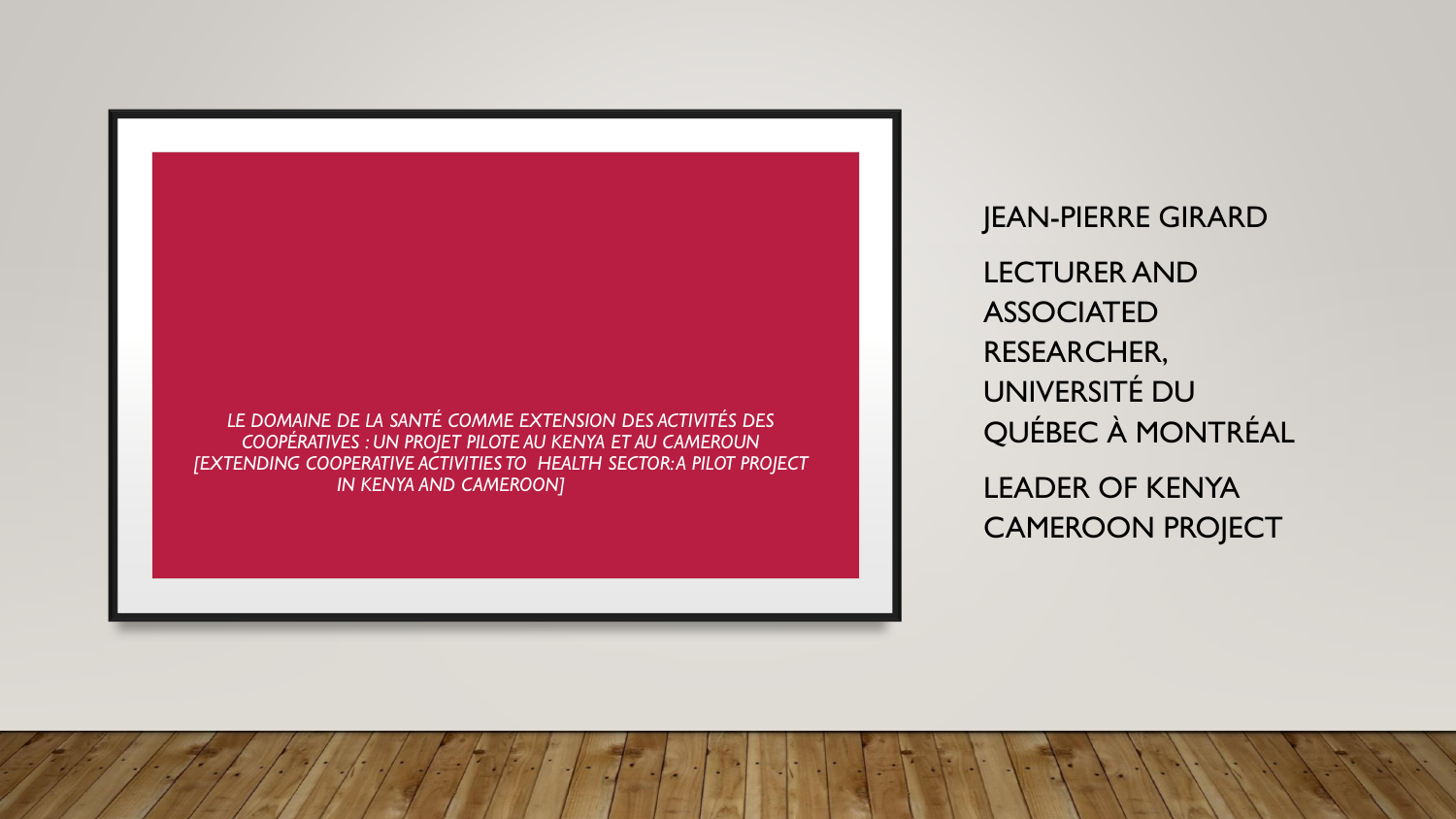### How we can improve UHC in Africa ?

# STARTING POINT

Health service is not only a matter of public organisation or private for profit enterprise

The SSE Enterprise (SSEE) which is coop or NPO with economic activities CAN play a unique value added role in health keeping in mind their chacarteristics or ADN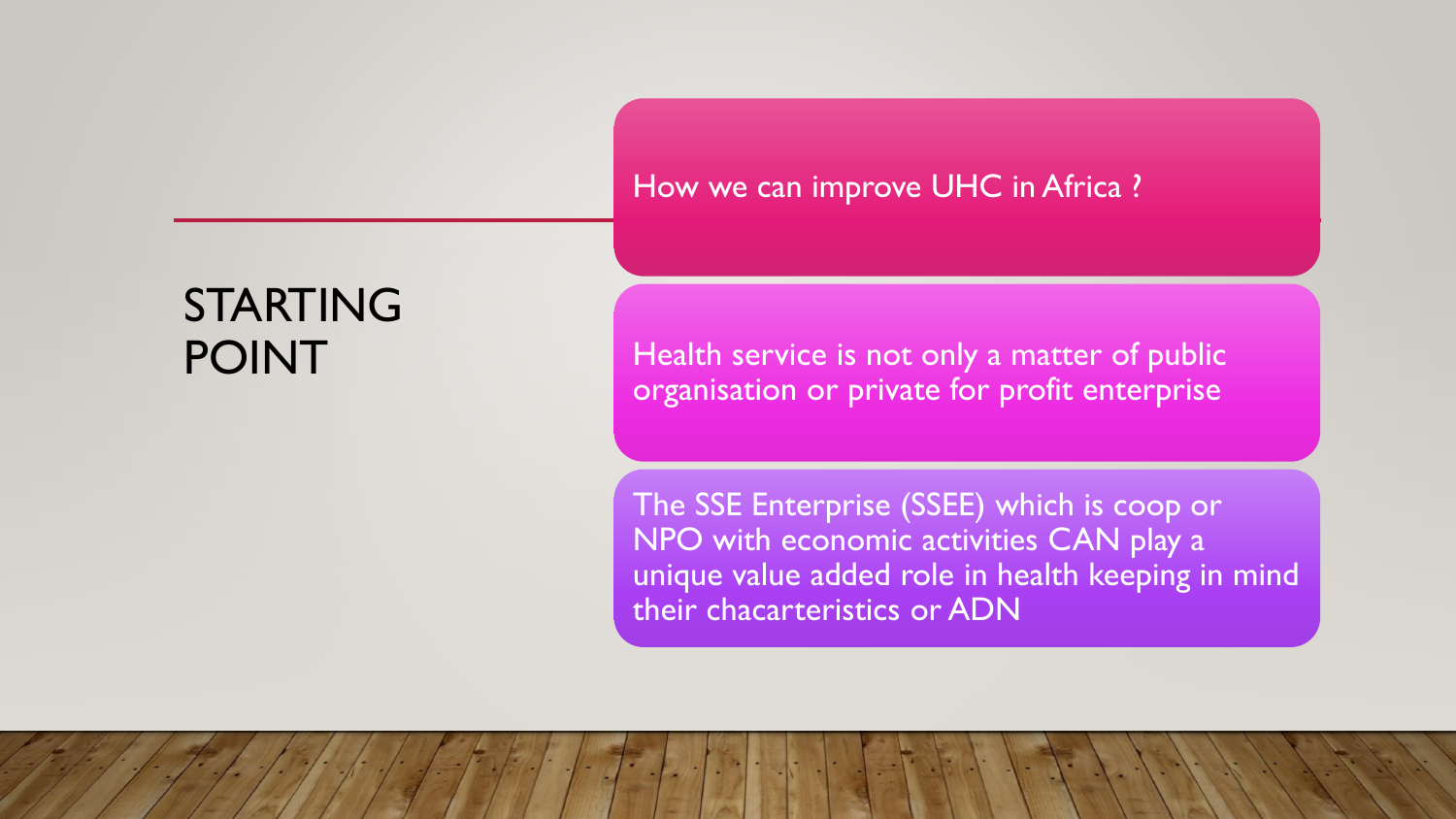# VALUE ADDED OF **SEEE**

- Capacity to be closely connected with members/population needs
- Capacity to bring wide range of stakeholders including public organisation (mutistakeholders coop)
- Offering a democratic room to discuss and chosse priority (not base on capital ownership)
- Finality or *raison d'être* is not the profit but members satisfaction
- Could adress long term issue in health instead of short term e.g. improving health situation rather than delivering only curative treatment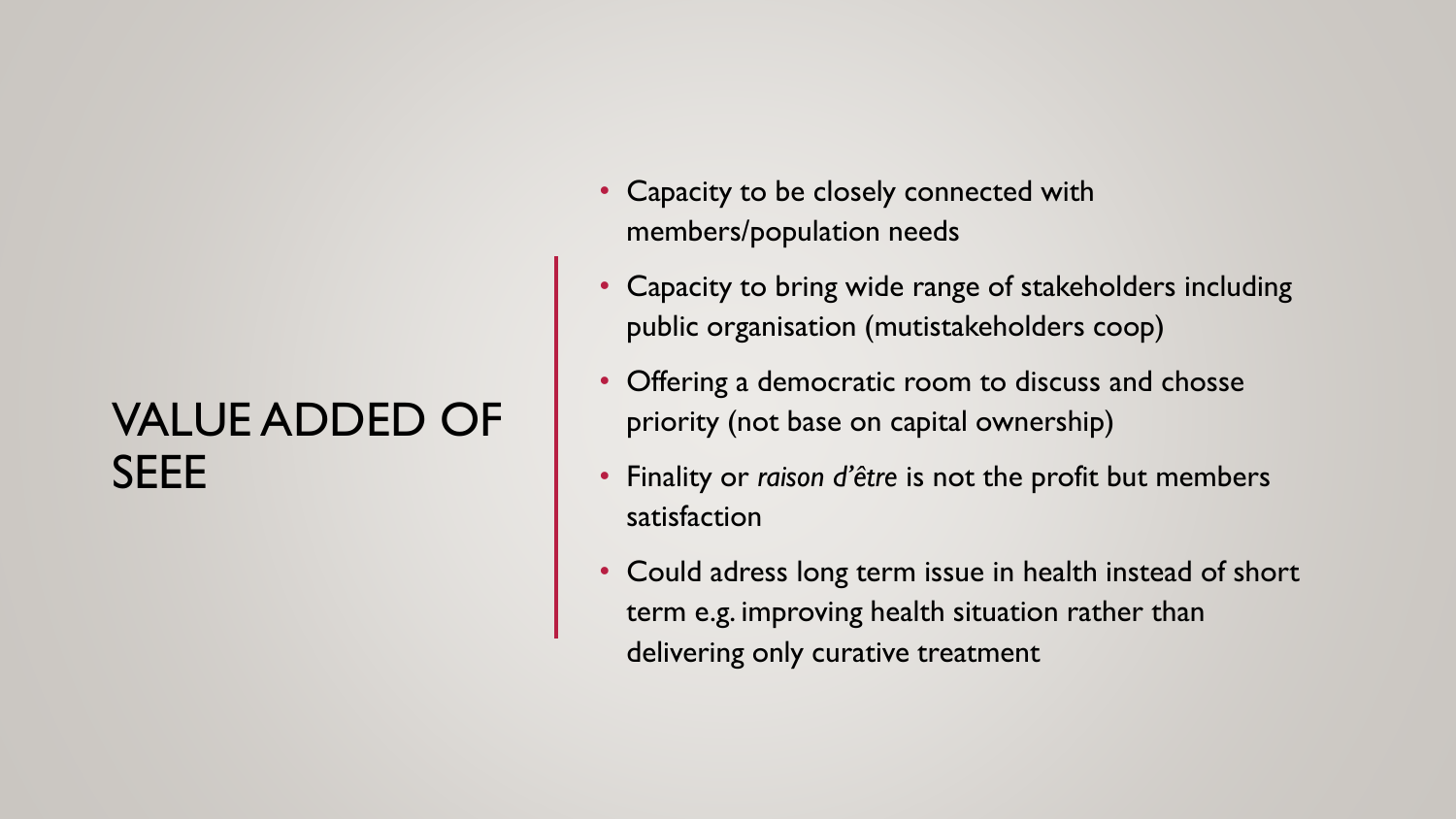### WHAT WE KNOW



(2014-2019) Many studies show the contribution of health coop in the improvement of health system (efficience, satisfaction, of various stakeholders, capacity to reach isolated or marginalized population, etc.)

2014 world survey on coops getting involves in health done for the International Summit of Cooperatives show 2 evidence:

#### Lack of health coops in Africa despited huge needs in health

Many cases from Latin America (central, carabian and South) showing inspiring actions: financial coops, agricultur coops and other kind of coops extend their activities to health. Sometime, it came from members needs other time from state request (Guatemala, El Recuerdo)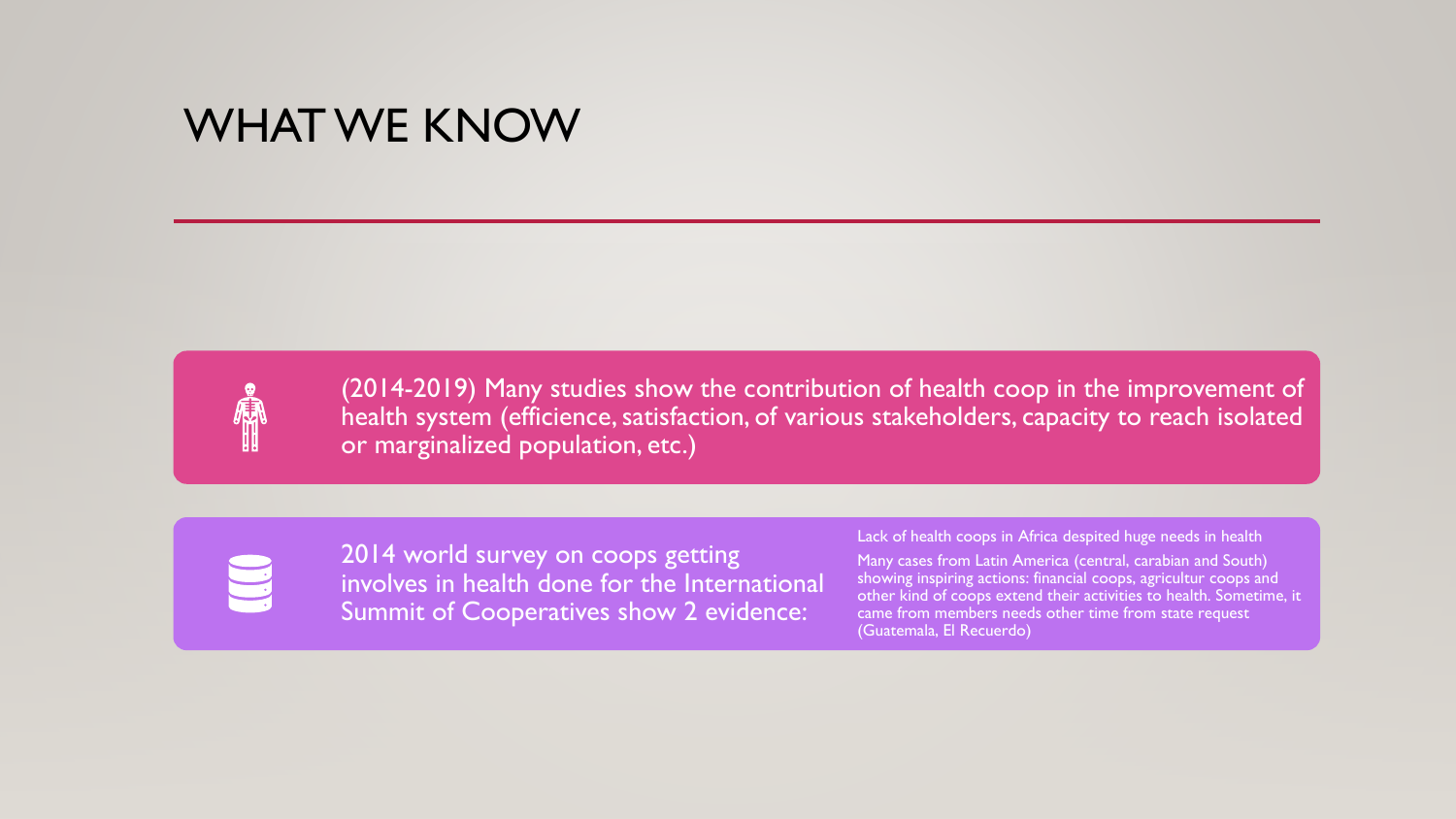### INSPIRING CASE COMING FROM ETIOPIA: OROMIA COFFEE FARMER COOPERATIVE UNION

- Sucessfull cooperative producing varieties of coffee being certify organic and fair trade
- Use part of their surplus to invest in life improvement: Education, Water development, transportation and Health:
	- Health post (10) 72 000
	- Occupied Medical Equipment (3) 21 000
	- Dry latrine (7) 4 250
- <https://www.oromiacoffeeunion.org/>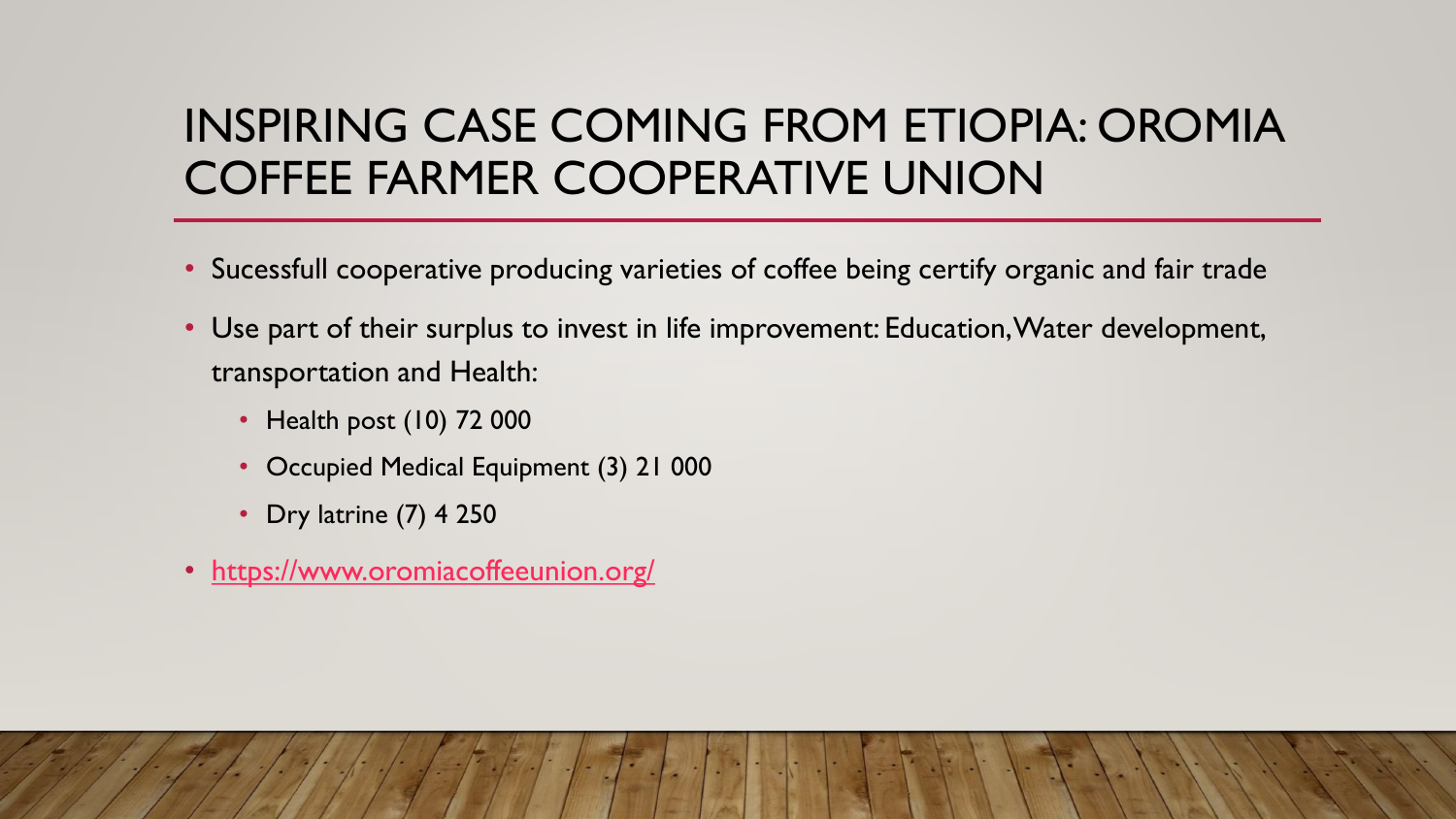### AN IDEA, A PROCESS

Why not trying to duplicated the model of extension of activities into health in Africa since we have sucessufull coop in OTHER economic area and why not trying to convince existing health coop around the world to support new projects?

Discussion start in 2014 with Swiss Development and Cooperation (SDC) around this idea. Over the time, others organisations and stakeholders join the conversation. Including ILO, Coop Unit. A pilot project take shape: selecting 2 Africans countries where there is no health coop and where we work in French (Cameroon) and in English (Kenya)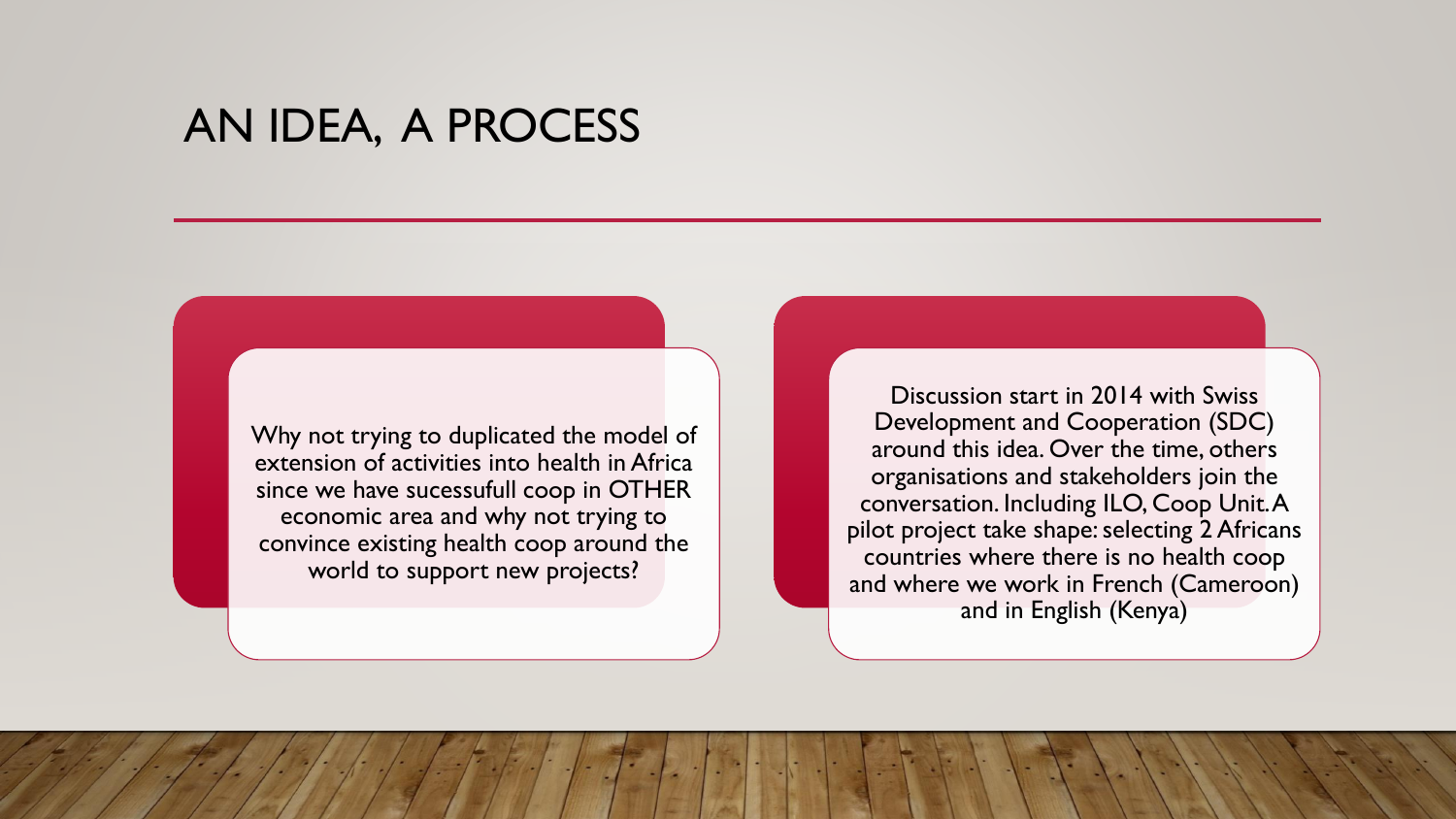### KENYA AND CAMEROON AND GLOBAL PLATFORM

- 2 series of field studies were conducted (fall 2017 and Winter-spring 2019) to identify possible field partners and welcome comments and suggestion of various stakeholders. Between them, result where share at the Geneva Health Forum 2018 and workshop in Geneva in May 2018
- In Winter and spring 2019, a survey and other consultation were conducted around the idea of global platform